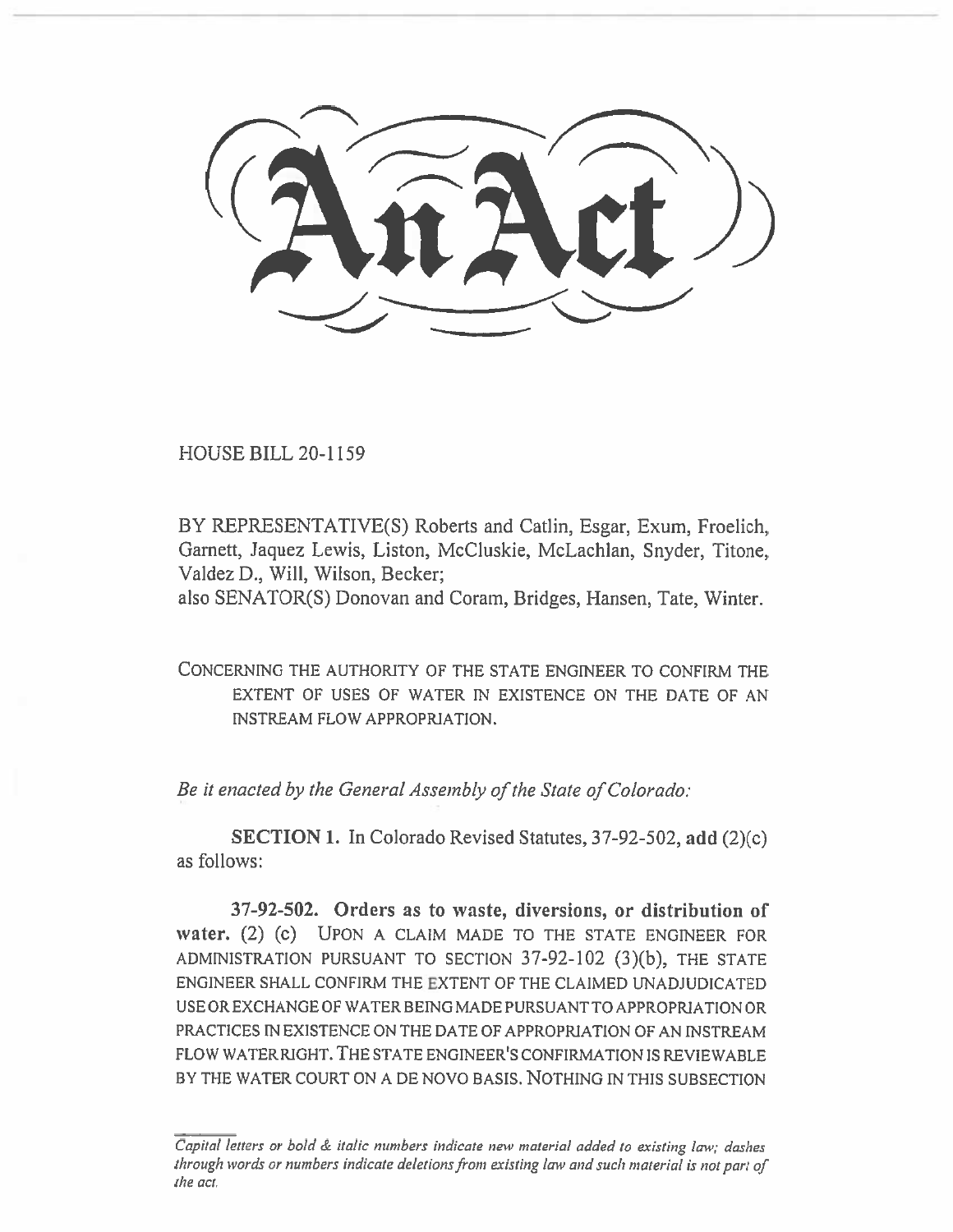(2)(c) REQUIRES OR PROHIBITS A WATER USER FROM SEEKING WATER COURT CONFIRMATION OR ADJUDICATION OF THE PREEXISTING USES OR EXCHANGES.

**SECTION 2. Act subject to petition - effective date applicability.** (1) This act takes effect at 12:01 a.m. on the day following the expiration of the ninety-day period after final adjournment of the general assembly (August 5, 2020, if adjournment sine die is on May 6, 2020); except that, if a referendum petition is filed pursuant to section 1(3) of article V of the state constitution against this act or an item, section, or part of this act within such period, then the act, item, section, or part will not take effect unless approved by the people at the general election to be held in November 2020 and, in such case, will take effect on the date of the official declaration of the vote thereon by the governor.

(2) This act applies to claims for administration made pursuant to